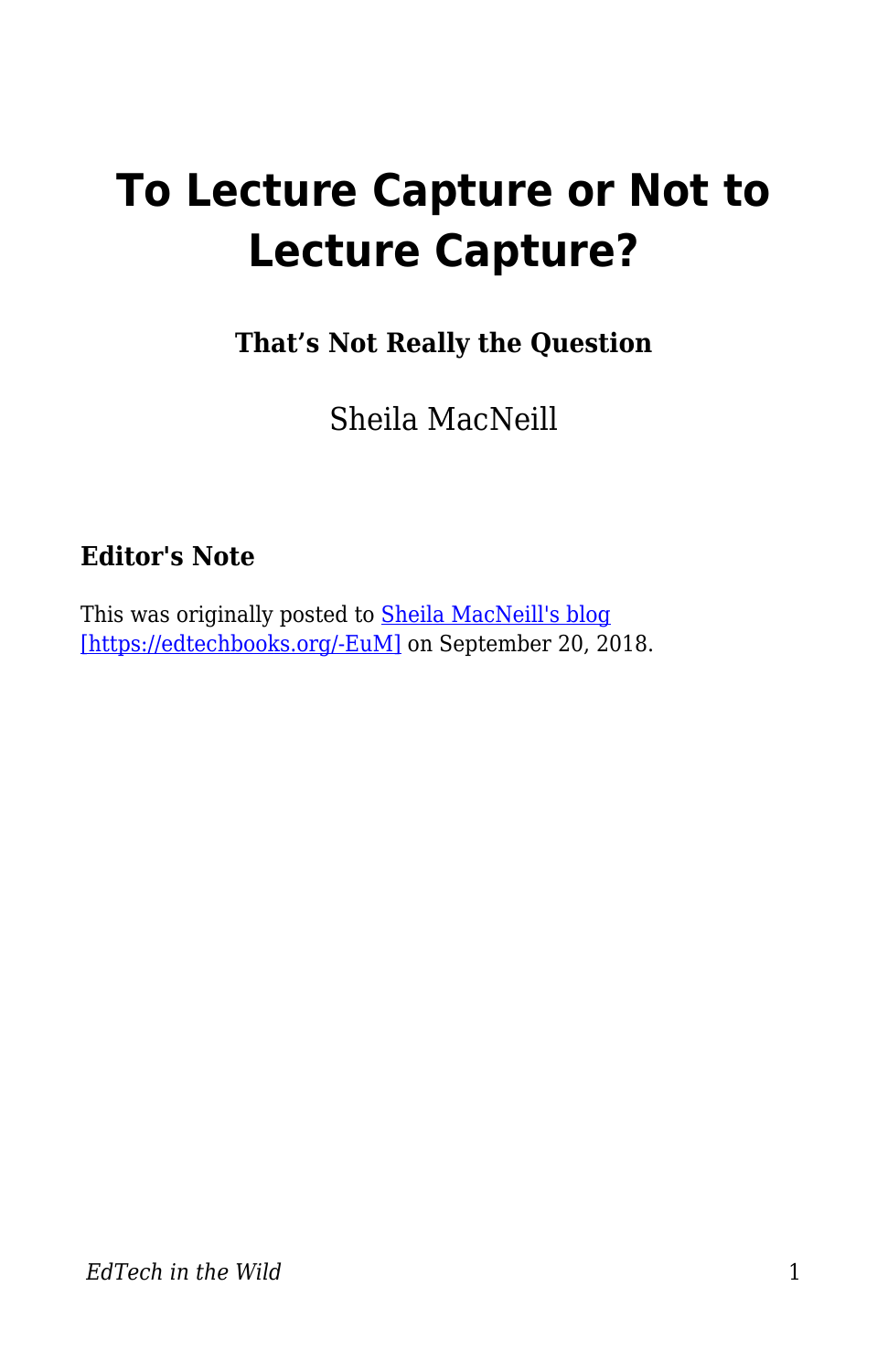

Photo by [Yucel Moran \[https://edtechbooks.org/-LSN\]](https://unsplash.com/photos/79OwuI9JEyQ?utm_source=unsplash&utm_medium=referral&utm_content=creditCopyText) on [Unsplash \[https://edtechbooks.org/-qtL\]](https://unsplash.com/search/photos/video-camera?utm_source=unsplash&utm_medium=referral&utm_content=creditCopyText)

So you know how it is, you are trying to write an internal paper about something (in this case lecture capture) and as part of your research (aka distraction tactics) you put out a message on twitter just to see if anyone is there/ cares/ can actually help you- and then you get slightly taken overwhelmed with the response.

In response to to the this tweet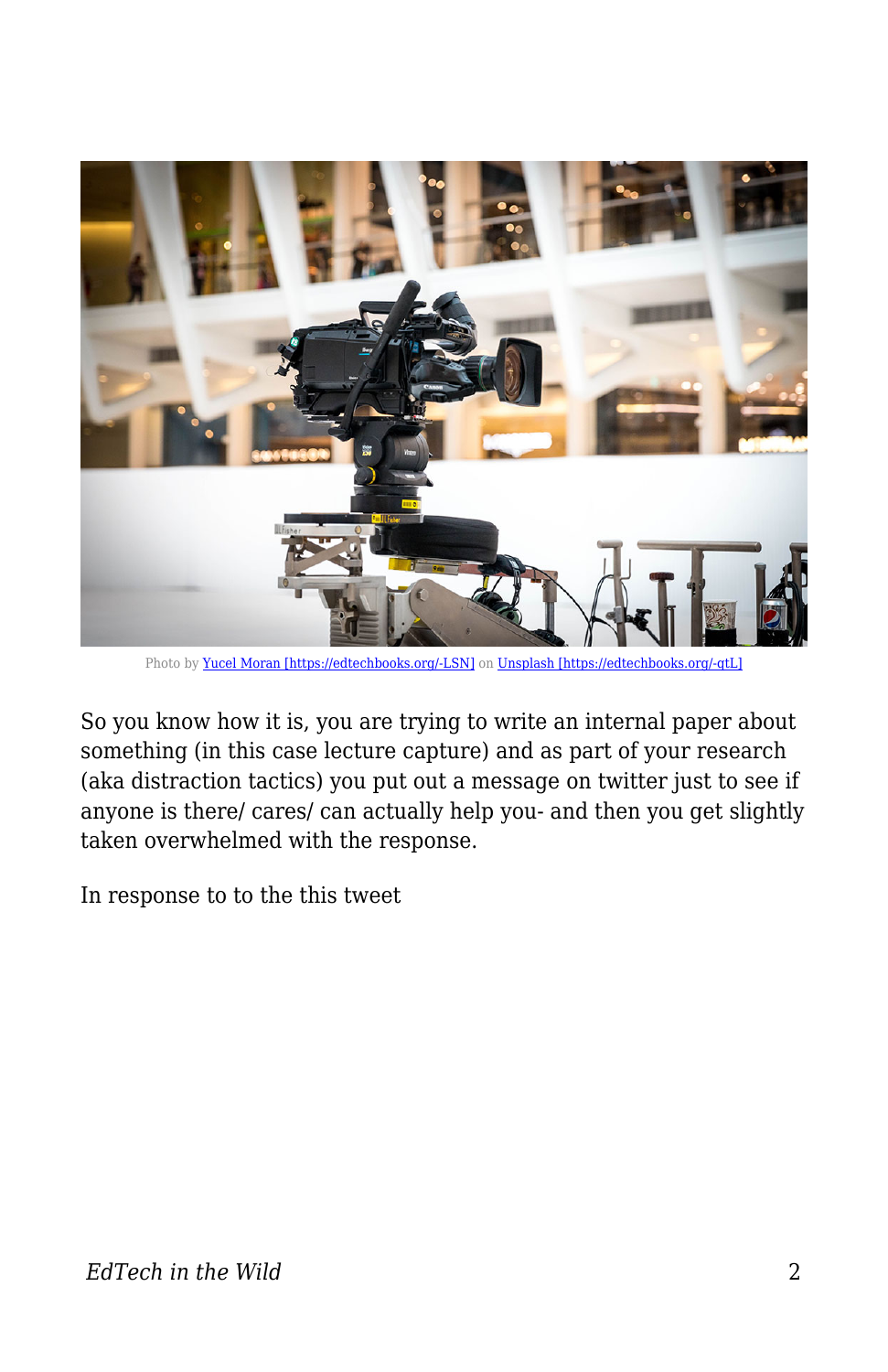

I got a fair few responses covering quite a range of opinions. From the almost straightforward,



to the more slight more nuanced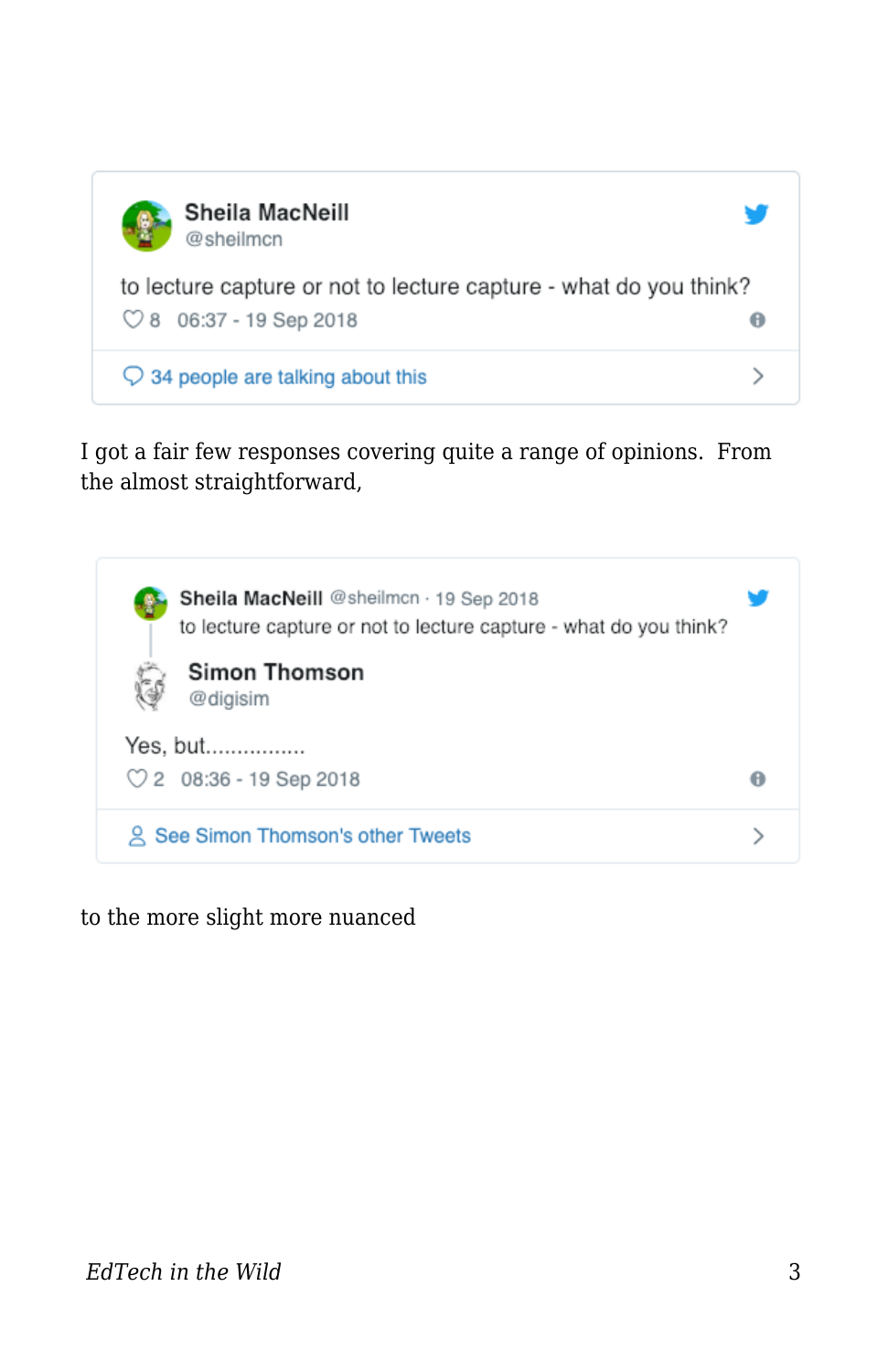

to the more creative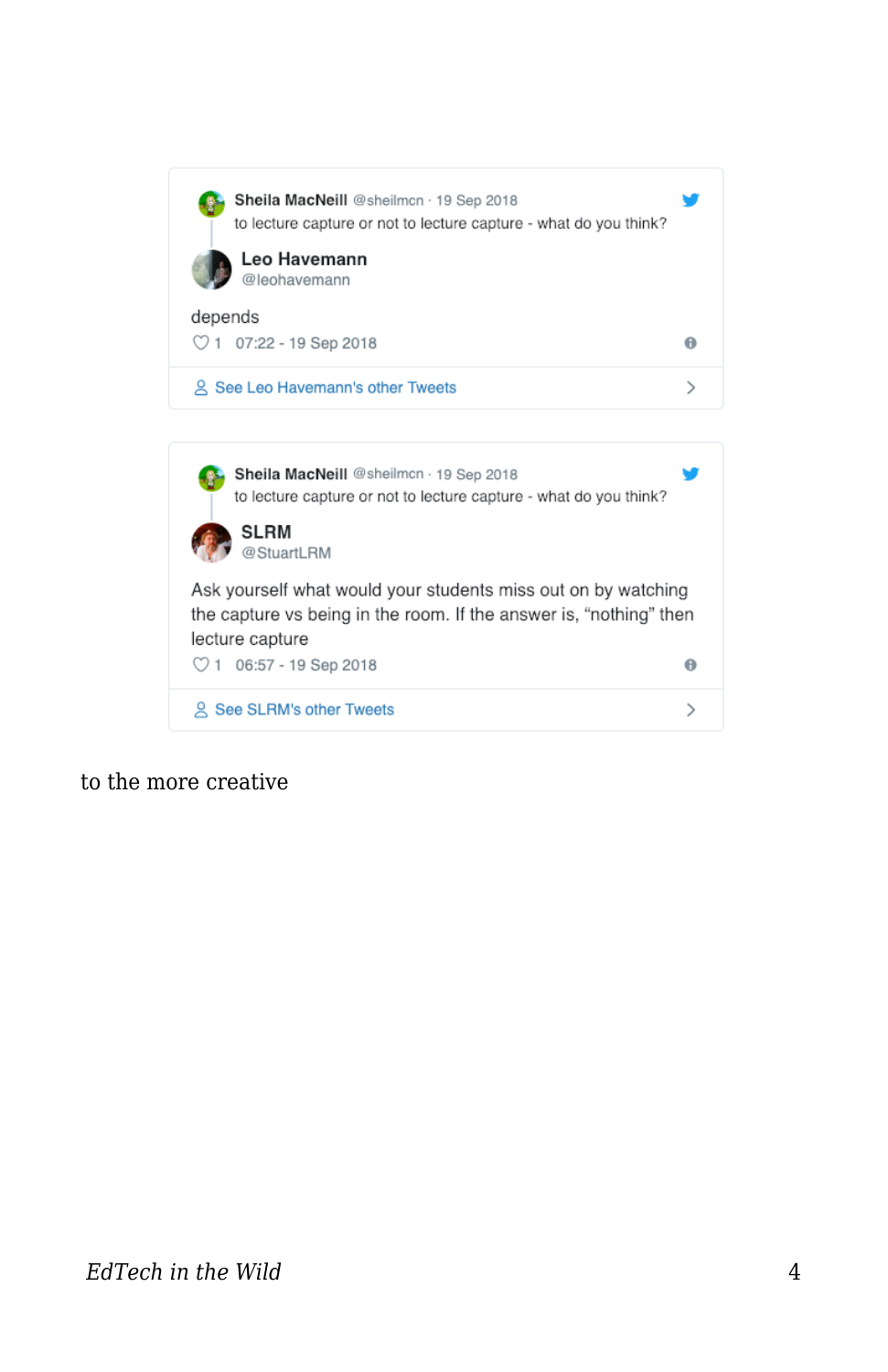

Sheila MacNeill @sheilmcn · 19 Sep 2018 to lecture capture or not to lecture capture - what do you think?



Here's a thought: each lecturer asks students to draw up agreement about when they want it, why, and how they intend to use it. Then outsource actual recording and sharing of videos to students themselves, giving them access to data usage & review. Make it part of the curriculum.

 $\heartsuit$  3 08:06 - 19 Sep 2018

2 See Dr. Louise Drumm's other Tweets

### to the more serious points



(For a very relevant and thought provoking exploration of that very

 $\theta$ 

 $\rightarrow$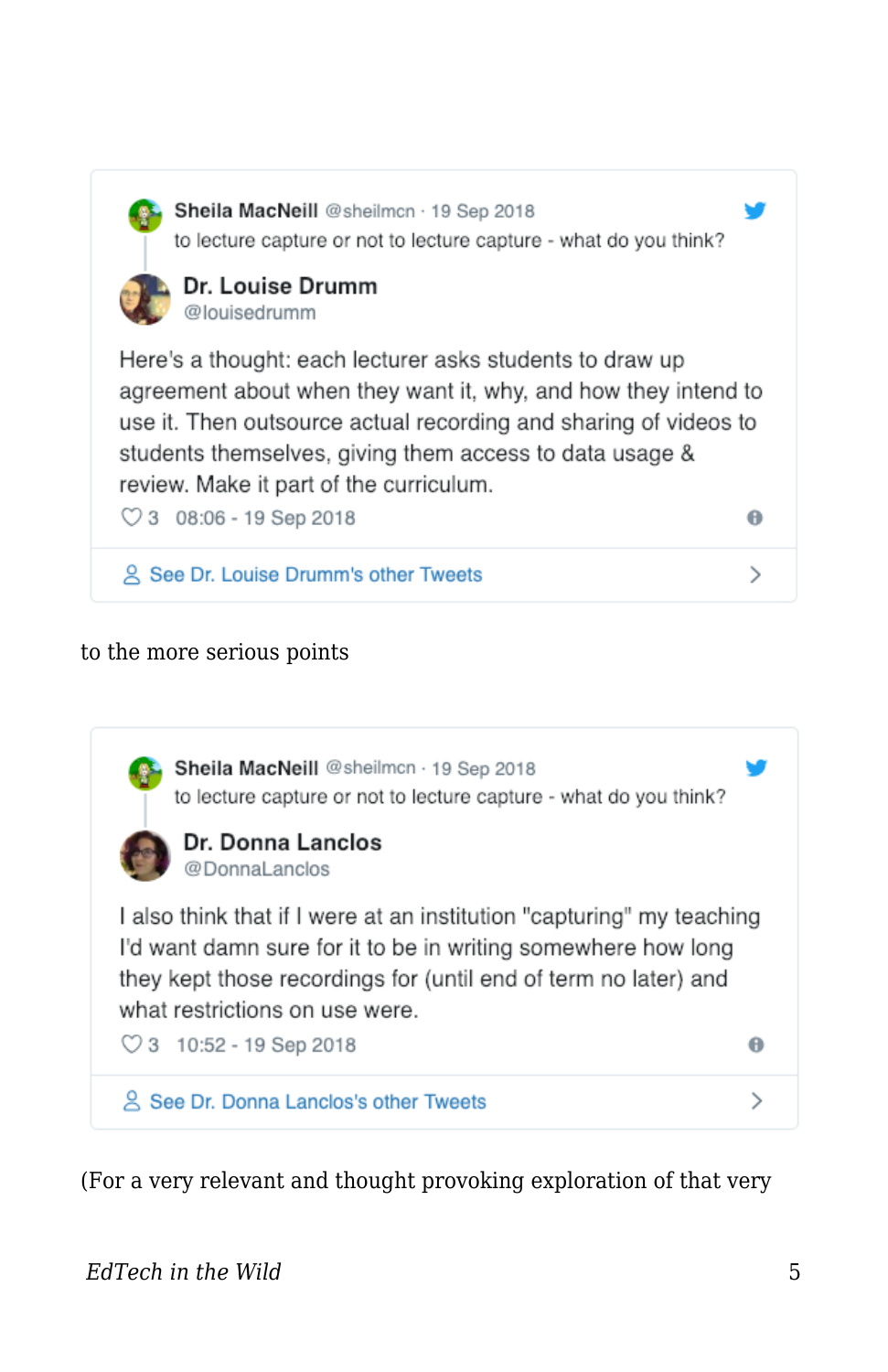## issue, I highly recommend watching Melissa Highton's [recent](https://altc.alt.ac.uk/2018/sessions/next-expect-locusts-dealing-with-relationship-breakdowns-18-47/) [presentation \[https://edtechbooks.org/-fFn\]](https://altc.alt.ac.uk/2018/sessions/next-expect-locusts-dealing-with-relationship-breakdowns-18-47/) at this year's ALT conference )

#### And the success stories



But this . . .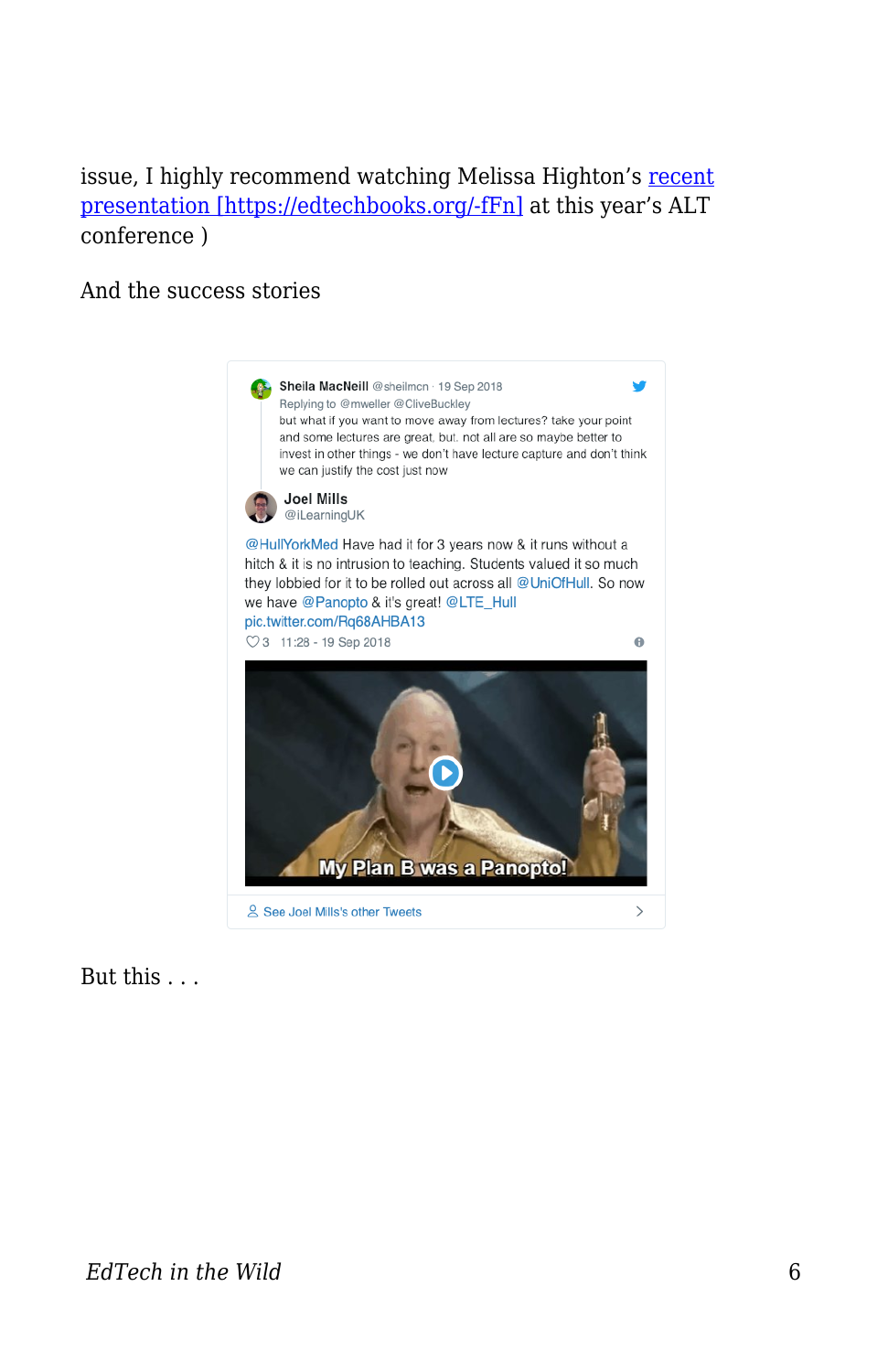

To quote from Tressie McMillian Cottom's [keynote](https://altc.alt.ac.uk/2018/sessions/keynote-tressie-macmillan-cottom/) [\[https://edtechbooks.org/-cuJ\]](https://altc.alt.ac.uk/2018/sessions/keynote-tressie-macmillan-cottom/) (again from the ALT conference) the devil is always in the context.

My context is this. My institution does not have a lecture capture system, but it seems everyone else does, so our senior management are asking about it. I have to prepare a discussion paper for our Senate. So whilst I see the benefits that lecture capture can bring – there are many – I am also acutely aware of the costs (not just hardware/software) but the staff resources, and the wider CPD issues for both staff and students. At at time when we are not awash with money for anything, I have to ask is it worth spending a substantial amount of money on lecture capture? Or should we not just do something because everyone else, but instead focus our resources and efforts around changing our expectations for both staff and students on the role of not lecture capture but learning capture – those key suggests/points of knowledge transfer that really make the difference to understanding. And in doing so, take another look at the tech we already have and see how we can extend its use.

As part of my research I came across this [preprint](https://psyarxiv.com/ux29v) [\[https://psyarxiv.com/ux29v\]](https://psyarxiv.com/ux29v) of a review of the impact of lecture capture. In terms the value students get from lecture capture it states: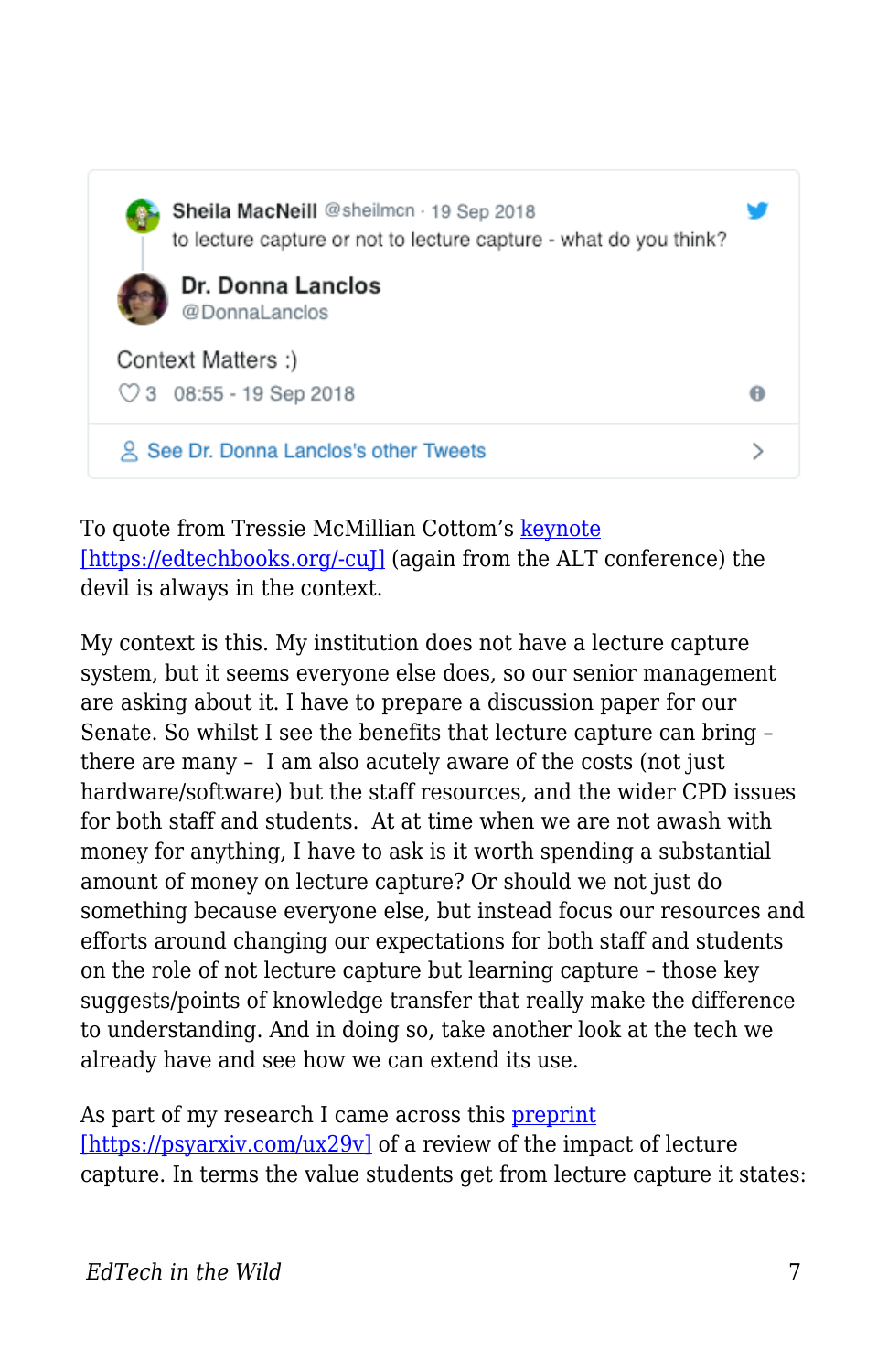*"the literature clearly indicates that for the majority of students the greatest value of recordings is as a learning resource. They use recordings to revisit and clarify complex confusing topics"*

Of course there are benefits for students with disabilities, non native speakers etc, in being able to access lecture recordings, but again do they need the whole lecture? There were more responses like this

Fair point but I converted my 2 hr chemistry lectures into 20 min videos (converted narrated PPT) and uploaded to YouTube in about 30 mins each. Not BBC standard but probably better than LC

— Clive Buckley (@CliveBuckley) [19 September 2018](https://twitter.com/CliveBuckley/status/1042480560315289601?ref_src=twsrc%5Etfw) [\[https://edtechbooks.org/-fri\]](https://twitter.com/CliveBuckley/status/1042480560315289601?ref_src=twsrc%5Etfw)

Which is more of what I think we need to be doing. In turn investing in cpd to help support staff develop relevant digital capabilities. There's then of course the need to provide time from staff to actually think about the wider issues around lecture/learning capture and not just a tech solution, that provides resource for students, but with a bit more thought could provide a better, accessible resource for students. This would provide a way to refocus our institutional approach to more active learning.

For me the question just now is not to lecture capture or not to lecture capture, it is much deeper. In fact I don't really think it is one question. It's a number of them around what, who, how and when we should be investing in people, learning spaces (both physical and digital) and tech to improve and advance learning and teaching.

I wonder if I should ask twitter again . . .